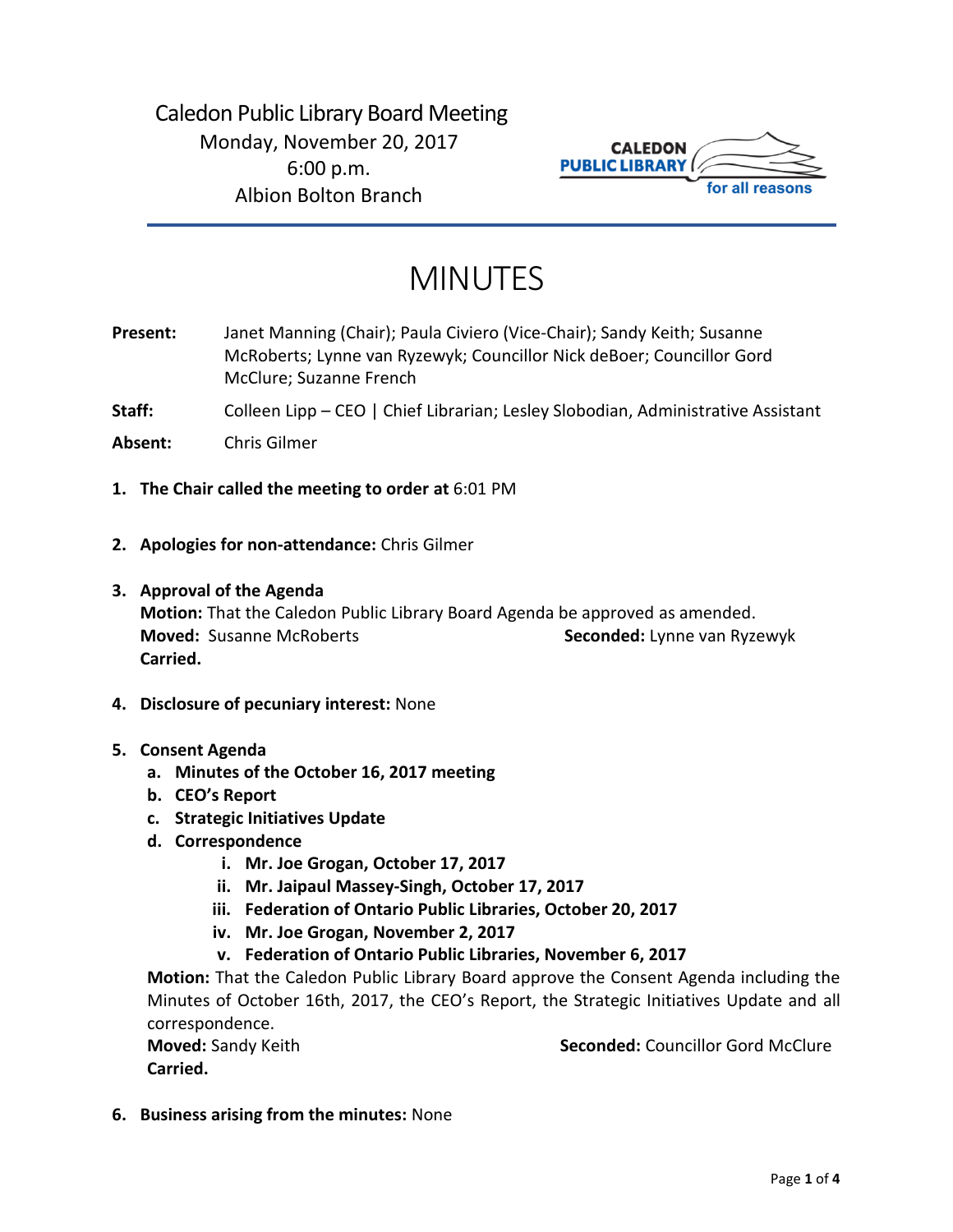# **7. Staff Reports**

#### **a. Treasurer's Report and Financial Statements**

**Motion:** That the Caledon Public Library Board receive and approve the Treasurer's Report and related financials; and,

That the Caledon Public Library Board direct Town Finance to reflect the Alton renovation project in the Capital Forecast for 2019, shifting the Margaret Dunn Valleywood improvements to 2020.

**Moved:** Paula Civiero **Seconded:** Lynne van Ryzewyk **Carried.**

### **b. Quarterly Performance Measures and Statistics**

**Motion:** That the Caledon Public Library Board receive the Quarterly Performance Measures and Statistics report.

**Carried.** 

**Moved:** Suzanne French **Seconded:** Lynne van Ryzewyk

### **c. Statistical Discrepancy Analysis**

**Motion:** That the Caledon Public Library Board receive and approve the Statistical Discrepancy Analysis report.

**Moved:** Councillor Nick deBoer **Seconded:** Susanne McRoberts **Carried.** 

### **d. Privacy Policy Report**

**Motion:** That the Caledon Public Library Board receive and adopt the revised Privacy Policy **Moved:** Councillor Nick deBoer **Seconded:** Sandy Keith **Carried.** 

### **e. Records Management and Retention Policy Report**

**Motion:** That the Caledon Public Library Board approve and adopt the Records Management and Retention Policy. **Moved:** Susanne McRoberts **Seconded:** Lynne van Ryzewyk  **Carried.** 

### **8. Board and Committee Reports:**

### **a. Advocacy Committee Meeting Notes**

**Motion:** That the Caledon Public Library Board receive the meeting notes for the Advocacy Committee and direct the Chief Librarian to draft to the Agricultural Society a letter on behalf of the Library Board.

**Carried.**

**Moved:** Sandy Keith **Seconded:** Councillor Gord McClure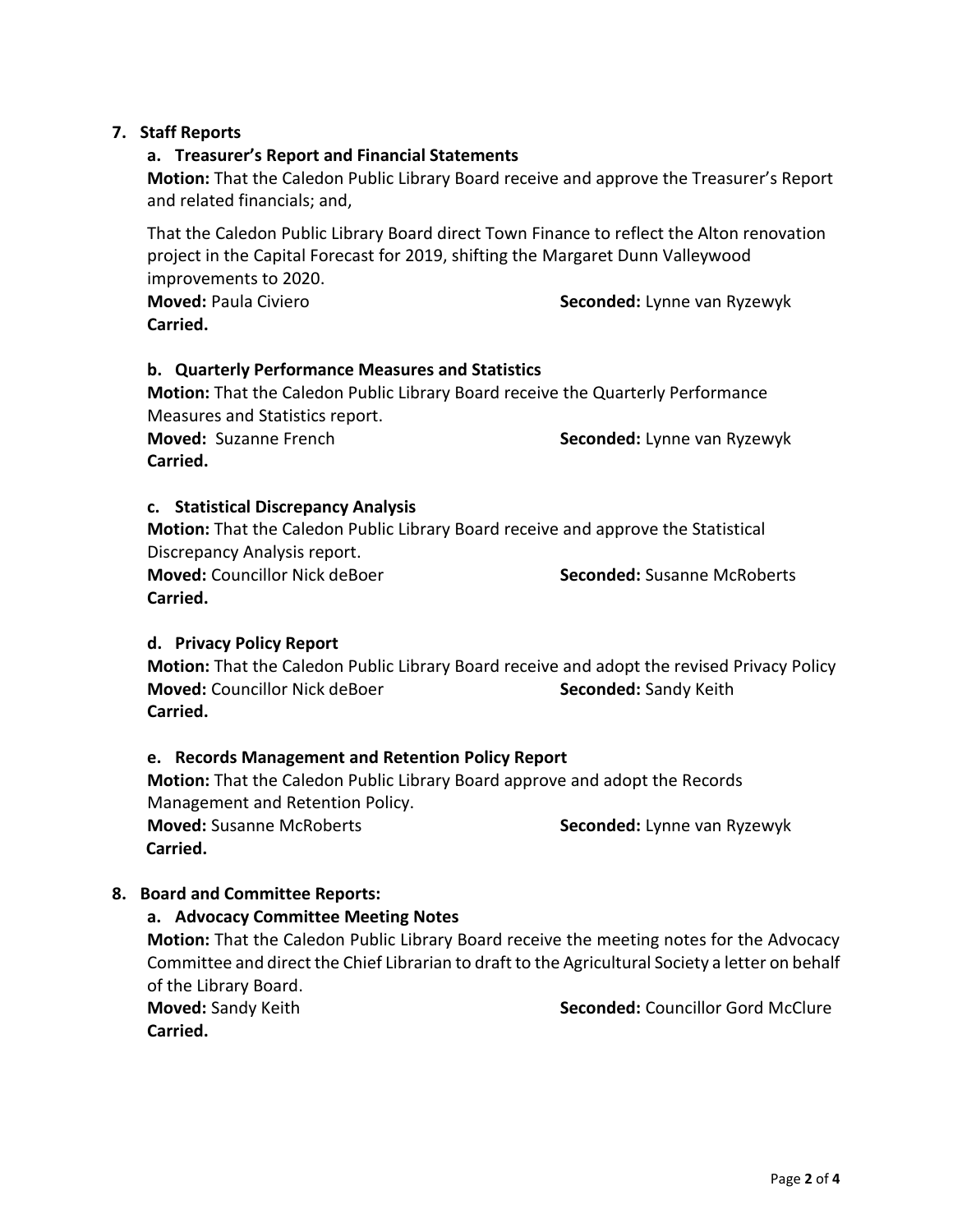# **b. SOLS Trustee Council Update**

Lynne van Ryzewyk provided an overview of the meeting of the SOLS Trustee Council hosted on November 4th at the Beamsville Branch of the Lincoln Public Library.

### **c. Board Self-Evaluation Questionnaire**

Questionnaires were collected by the Board Chair. Results will collated and shared at the December meeting.

#### **9. New Business:**

### **a. OLA Super Conference**

**Motion:** That the Caledon Public Library Board receive and approve the OLA Super Conference Board Attendance Report, allowing for conference registration of selected representatives prior to the Early Bird deadline of January 4, 2018. **Moved:** Paula Civiero **Seconded:** Lynne van Ryzewyk **Carried.** 

### **b. First Nations Library**

The Board held a general discussion of challenges facing First Nations Libraries.

#### **10. Board Work Plan Review**

**a.** The Caledon Public Library Board reviewed the Board Work Plan. No motion was carried.

#### **11. Board Advocacy**

### **a. Upcoming Events and Opportunities**

- **i.** Town of Caledon Public Open House Proposed Budget, Tuesday, November 21, 7:00PM, Town Hall
- **ii.** Town of Caledon General Committee General Budget, Tuesday, December 5, 1:00 PM, Town Hall
- **iii.** Vigil for Canada's National Day of Remembrance and Action on Violence Against Women – Wednesday, December 6, 6:30 PM Albion Bolton Branch

**12. Question Period:** There were no members of the public present.

### **13. Evaluation of the meeting:**

- **a.** What was your key takeaway from the meeting?
	- i. It was expressed that the Caledon Public Library's progress is on track and doing well.

### **14. Time & location of next regular meeting**:

Monday, December 11, 2017, Albion Bolton Branch. **Motion:** That the Caledon Public Library Board adjust the time of the December 11, 2017 meeting from 6PM to 7PM. **Moved:** Lynne van Ryzewyk **Seconded:** Paula Civiero